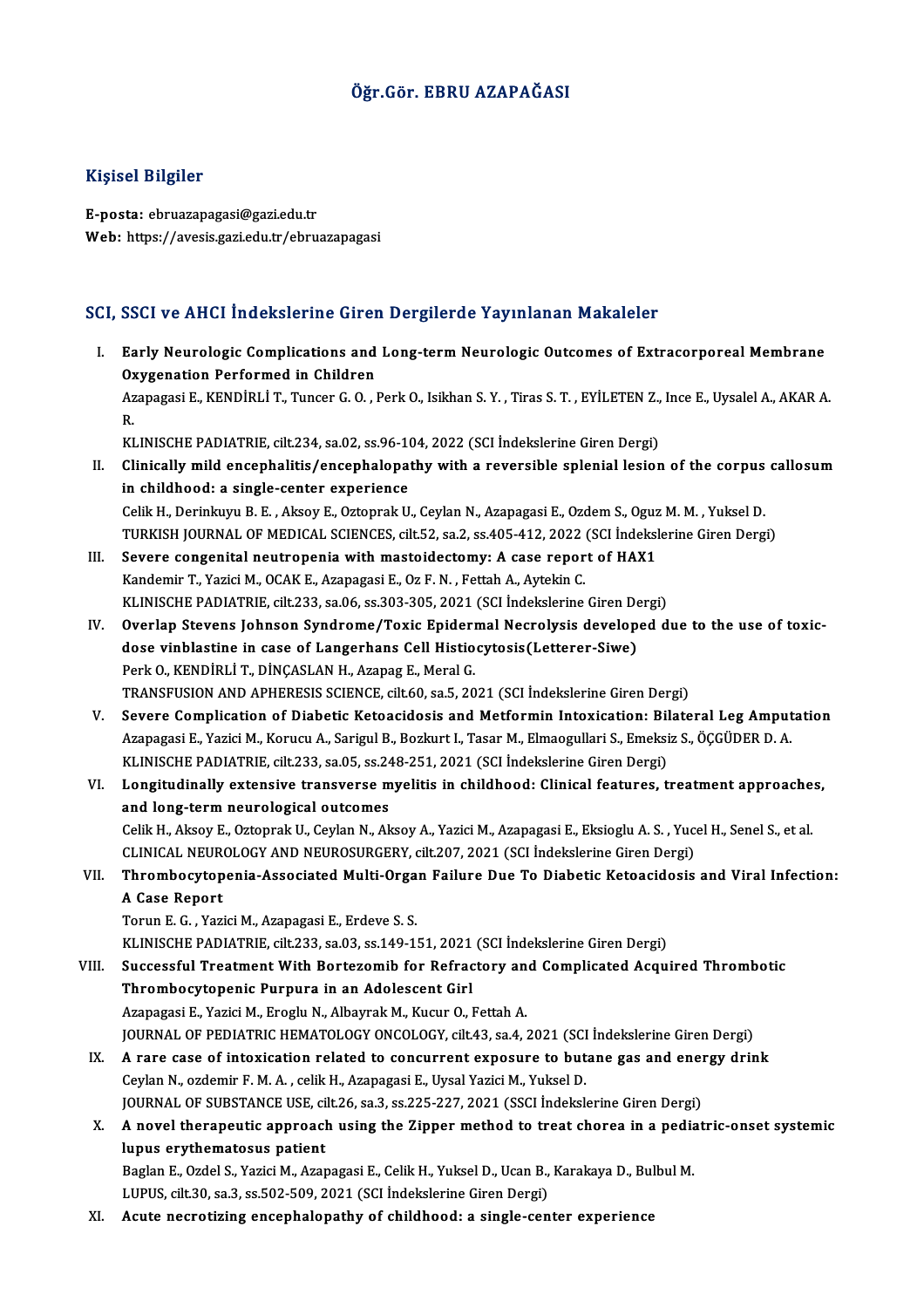Aksoy E., Oztoprak U., Celik H., Ozdemir F. M. A. , Ozkan M., Kayalioglu H., Danis A., Kucur O., KESİCİ S., Yazici M., et al.<br>TURKISH JOURNAL OF MEDICAL SCIENCES. silt 51, 82,2, 83,706,715, 2021,(SCLİndekalerine Ginen Ders Aksoy E., Oztoprak U., Celik H., Ozdemir F. M. A. , Ozkan M., Kayalioglu H., Danis A., Kucur O., KESİCİ S., Yazi<br>TURKISH JOURNAL OF MEDICAL SCIENCES, cilt.51, sa.2, ss.706-715, 2021 (SCI İndekslerine Giren Dergi)<br>A rana ur Aksoy E., Oztoprak U., Celik H., Ozdemir F. M. A., Ozkan M., Kayalioglu H., Danis A., Kucur O., K<br>TURKISH JOURNAL OF MEDICAL SCIENCES, cilt.51, sa.2, ss.706-715, 2021 (SCI İndekslerine (<br>XII. A rare urea cycle disorder in

TURKISH JOURNAL OF MEDICAL SCIENCES, cilt.51, sa.2, ss.706-715, 2021 (SCI İndekslerine Giren Dergi)<br>A rare urea cycle disorder in a neonate: N-acetylglutamate synthetase deficiency<br>Olgac A., Kasapkara C. S. , Kilic M., Der **A rare un<br>Olgac A., K<br>Haberle J.<br>ARCHIVOS** Olgac A., Kasapkara C. S. , Kilic M., Derinkuyu B. E. , Azapagasi E., Kesici S., BİBEROĞLU G., Oz<br>Haberle J.<br>ARCHIVOS ARGENTINOS DE PEDIATRIA, cilt.118, sa.6, 2020 (SCI İndekslerine Giren Dergi)<br>An intronis variant inPPAT1

Haberle J.<br>ARCHIVOS ARGENTINOS DE PEDIATRIA, cilt.118, sa.6, 2020 (SCI İndekslerine Giren Dergi)<br>XIII. An intronic variant inBRAT1creates a cryptic splice site, causing epileptic encephalopathy without<br>prominent rigidi ARCHIVOS ARGENTIN<br>An intronic variant<br>prominent rigidity<br>Colak E K - Cularay N An intronic variant inBRAT1creates a cryptic splice site, ca<br>prominent rigidity<br>Colak F. K. , Guleray N., Azapagasi E., Yazici M., Aksoy E., CEYLAN N.<br>ACTA NEUPOLOGICA PELGICA sit 120, sa 6, ss 1425-1422-2020 (S

prominent rigidity<br>Colak F. K. , Guleray N., Azapagasi E., Yazici M., Aksoy E., CEYLAN N.<br>ACTA NEUROLOGICA BELGICA, cilt.120, sa.6, ss.1425-1432, 2020 (SCI İndekslerine Giren Dergi)<br>A sase of fulminant proumosossus moningo

- Colak F. K., Guleray N., Azapagasi E., Yazici M., Aksoy E., CEYLAN N.<br>ACTA NEUROLOGICA BELGICA, cilt.120, sa.6, ss.1425-1432, 2020 (SCI İndekslerine Giren Dergi)<br>XIV. A case of fulminant pneumococcus meningoencephalitis pr ACTA NEUROLOGICA BELGICA, cilt.120, sa.6, ss.1425-1432, 2020<br>A case of fulminant pneumococcus meningoencephalitis<br>despite two doses of conjugated pneumococcus vaccine<br>Aranagasi E. KENDIBLLT, Tungar C.O., Ozean S. ÖZDEMİR H A case of fulminant pneumococcus meningoencephalitis progressing<br>despite two doses of conjugated pneumococcus vaccine<br>Azapagasi E., KENDİRLİ T., Tuncer G. O. , Ozcan S., ÖZDEMİR H., Fitoz S., Ince E.<br>TURKISH JOURNAL OF RED despite two doses of conjugated pneumococcus vaccine<br>Azapagasi E., KENDİRLİ T., Tuncer G. O. , Ozcan S., ÖZDEMİR H., Fitoz S., Ince E.<br>TURKISH JOURNAL OF PEDIATRICS, cilt.62, sa.6, ss.1058-1063, 2020 (SCI İndekslerine Gire Azapagasi E., KENDİRLİ T., Tuncer G. O. , Ozcan S., ÖZDEMİR H., Fitoz S., Ince E.<br>TURKISH JOURNAL OF PEDIATRICS, cilt.62, sa.6, ss.1058-1063, 2020 (SCI İndekslerine Giren Dergi)<br>XV. An Extremely Rare Cause of Prolonged
- TURKISH JO<br>An Extrem<br>Syndrome<br>Ordel S. Bas An Extremely Rare Cause of Prolonged Menstruation: Lupu<br>Syndrome<br>Ozdel S., Baglan E., Azapagasi E., Eroglu F. K. , Cakici E. K. , Bulbul M.<br>JOUPMAL OF OPSTETPICS AND CYMAECOLOCY silt 40 se 6 se 997 S**yndrome**<br>Ozdel S., Baglan E., Azapagasi E., Eroglu F. K. , Cakici E. K. , Bulbul M.<br>JOURNAL OF OBSTETRICS AND GYNAECOLOGY, cilt.40, sa.6, ss.887-888, 2020 (SCI İndekslerine Giren Dergi)

Ozdel S., Baglan E., Azapagasi E., Eroglu F. K. , Cakici E. K. , Bulbul M.<br>JOURNAL OF OBSTETRICS AND GYNAECOLOGY, cilt.40, sa.6, ss.887-888, 2020 (SCI İn<br>XVI. Severe Mycoplasma Encephalitis in a Child: The Corticosteroid T JOURNAL OF OBSTETRICS AND GYNAECOLOGY, cilt.40, sa.6, ss.887-888, 202<br>Severe Mycoplasma Encephalitis in a Child: The Corticosteroid Tre<br>Akkus A., Torun E. G. , Yazici M., Azapagasi E., Sahap S. K. , Danis A., Aksoy A.<br>KLIN Severe Mycoplasma Encephalitis in a Child: The Corticosteroid Treatment<br>Akkus A., Torun E. G. , Yazici M., Azapagasi E., Sahap S. K. , Danis A., Aksoy A.<br>KLINISCHE PADIATRIE, cilt.232, sa.04, ss.219-221, 2020 (SCI İndeksle Akkus A., Torun E. G. , Yazici M., Azapagasi E., Sahap S. K. , Danis A., Aksoy A.<br>KLINISCHE PADIATRIE, cilt.232, sa.04, ss.219-221, 2020 (SCI Indekslerine Giren Dergi)<br>XVII. Pediatricians' Attitude in Management of Acute B

- KLINISCHE PADIATRIE, cilt.232, sa.04, ss.219-221, 2020 (SCI İndekslerine Giren Dergi)<br>Pediatricians' Attitude in Management of Acute Bronchiolitis: Did Guidelines Overcome Practices?<br>Gultekingil A., Gocer E., Anil M., Agin Pediatricians' Attitude in Management of Acute Bronchiolitis: Did Guidelines Overcome Practices?<br>Gultekingil A., Gocer E., Anil M., Agin H., Anil A. B. , Isguder R., Kurt F., Incekoy-Girgin F., ERKEK N., Durak F., et a<br>PED Gulteki<br>PEDIAT<br>Dergi)<br>Evelua PEDIATRIC ALLERGY IMMUNOLOGY AND PULMONOLOGY, cilt.33, sa.2, ss.57-62, 2020 (SCI İndekslerine Giren<br>Dergi)<br>XVIII. Evaluation of Thiol/Disulfide Homeostasis in Pediatric Patients with Diabetic Ketoacidosis
- Evaluation of Thiol/Disulfide Homeostasis in Pediatric Patients with Diabetic Ketoacidosis COMBINATORIAL CHEMISTRY & HIGH THROUGHPUT SCREENING, cilt.23, sa.3, ss.185-190, 2020 (SCI İndekslerine<br>Giren Dergi) Yazici M. U., Ayar G., Cetinkaya S., Keskin M., Azapagasi E., Neselioglu S., EREL Ö., BAYRAKCİ B. COMBINATORIAL CHEMISTRY & HIGH THROUGHPUT SCREENING, cilt.23, sa.3, ss.185-190, 2020 (SCI İndekslerin<br>Giren Dergi)<br>XIX. Continuous venovenous hemodiafiltration in the treatment of newborns with an inborn metabolic<br>diseases
- Giren Dergi)<br>Continuous venovenous hemodiafili<br>disease: a single center experience<br>Aldumen H. OVIII U.E. EMİNOČULE T.

disease: a single center experience<br>Akduman H., OKULU E., EMİNOĞLU F. T. , KENDİRLİ T., TUNÇ G., Azapagasi E., Perk O., ERDEVE Ö., Atasay B., ARSAN<br>S. di<br>Al<br>Tu Akduman H., OKULU E., EMİNOĞLU F. T. , KENDİRLİ T., TUNÇ G., Azapagasi E., Perk O., ERDEVE Ö., Atasa<br>S.<br>TURKISH JOURNAL OF MEDICAL SCIENCES, cilt.50, sa.1, ss.12-17, 2020 (SCI İndekslerine Giren Dergi)<br>Para sayaa af birb a

S.<br>TURKISH JOURNAL OF MEDICAL SCIENCES, cilt.50, sa.1, ss.12-17, 2020 (SCI İndekslerine Giren Dergi)<br>XX. Rare cause of high anion gap metabolic acidosis in an infant: Succinyl-CoA:3-ketoacid transferase<br>deficiency TURKISH JO<br>Rare cause<br>deficiency<br><sup>VU DIZ V</sup> A XX. Rare cause of high anion gap metabolic acidosis in an infant: Succinyl-CoA:3-ketoacid transferase deficiency<br>deficiency<br>YILDIZ Y., Azapagasi E.

deficiency<br>YILDIZ Y., Azapagasi E.<br>JOURNAL OF PAEDIATRICS AND CHILD HEALTH, cilt.55, sa.11, ss.1395-1396, 2019 (SCI İndekslerine Giren Dergi)<br>Fatal Befrastany Ventrisular Fibrillation Due to Ingestion of Hydroflueria Asid YILDIZ Y., Azapagasi E.<br>JOURNAL OF PAEDIATRICS AND CHILD HEALTH, cilt.55, sa.11, ss.1395-1396, 2019 (SCI In<br>XXI. Fatal Refractory Ventricular Fibrillation Due to Ingestion of Hydrofluoric Acid JOURNAL OF PAEDIATRICS AND CHILD HEALTH, cilt.55, sa.11, ss.1395-1396, 2019 (SCI İndek<br>Fatal Refractory Ventricular Fibrillation Due to Ingestion of Hydrofluoric Acid<br>Ozsoy G., KENDİRLİ T., ATEŞ U., Perk O., Azapagasi E.,

XXI. Fatal Refractory Ventricular Fibrillation Due to Ingestion of Hydrofluoric Acid<br>Ozsoy G., KENDİRLİ T., ATEŞ U., Perk O., Azapagasi E., Ozcan S., BARAN Ç., Goktug A., Dindar H.<br>PEDIATRIC EMERGENCY CARE, cilt.35, sa.11, Ozsoy G., KENDİRLİ T., ATEŞ U., Perk O.,<br>PEDIATRIC EMERGENCY CARE, cilt.35, :<br>XXII. A rare cause of laryngeal stenosis<br>Varici M.U., Araparasi E. MÜLAZİMOČ

PEDIATRIC EMERGENCY CARE, cilt.35, sa.11<br>**A rare cause of laryngeal stenosis**<br>Yazici M. U. , Azapagasi E., MÜLAZİMOĞLU S.<br>INTENSIVE CARE MEDICINE, silt.45, sa.8, sa. A rare cause of laryngeal stenosis<br>Yazici M. U. , Azapagasi E., MÜLAZİMOĞLU S.<br>INTENSIVE CARE MEDICINE, cilt.45, sa.8, ss.1149-1150, 2019 (SCI İndekslerine Giren Dergi)<br>Polo of Ischemia Modified Albumin Senum Levels as an Yazici M. U. , Azapagasi E., MÜLAZİMOĞLU S.<br>INTENSIVE CARE MEDICINE, cilt.45, sa.8, ss.1149-1150, 2019 (SCI İndekslerine Giren Dergi)<br>XXIII. Role of Ischemia Modified Albumin Serum Levels as an Oxidative Stress Marker

# **INTENSIVE CARE MEDIC<br>Role of Ischemia Modi<br>Diabetic Ketoacidosis**<br>Varisi M. Avar C. Savas I

Yazici M., Ayar G., Savas-Erdeve S., Azapagasi E., NEŞELİOĞLU S., EREL Ö., Cetinkaya S. Diabetic Ketoacidosis<br>Yazici M., Ayar G., Savas-Erdeve S., Azapagasi E., NEŞELİOĞLU S., EREL Ö., Cetinkaya S.<br>COMBINATORIAL CHEMISTRY & HIGH THROUGHPUT SCREENING, cilt.22, sa.8, ss.577-581, 2019 (SCI İndekslerine<br>Ciron Der Yazici M., Aya<br>COMBINATOI<br>Giren Dergi)<br>Complate pe COMBINATORIAL CHEMISTRY & HIGH THROUGHPUT SCREENING, cilt.<br>Giren Dergi)<br>XXIV. Complete paralytic botulism mimicking a deep coma in a child<br>Agapagasi E. KENDIBLLT, Og Tunger C. Albaumak B. TEBER S. Dodo C.

Giren Dergi)<br>Complete paralytic botulism mimicking a deep coma in a child<br>Azapagasi E., KENDİRLİ T., Oz-Tuncer G., Albayrak P., TEBER S., Deda G.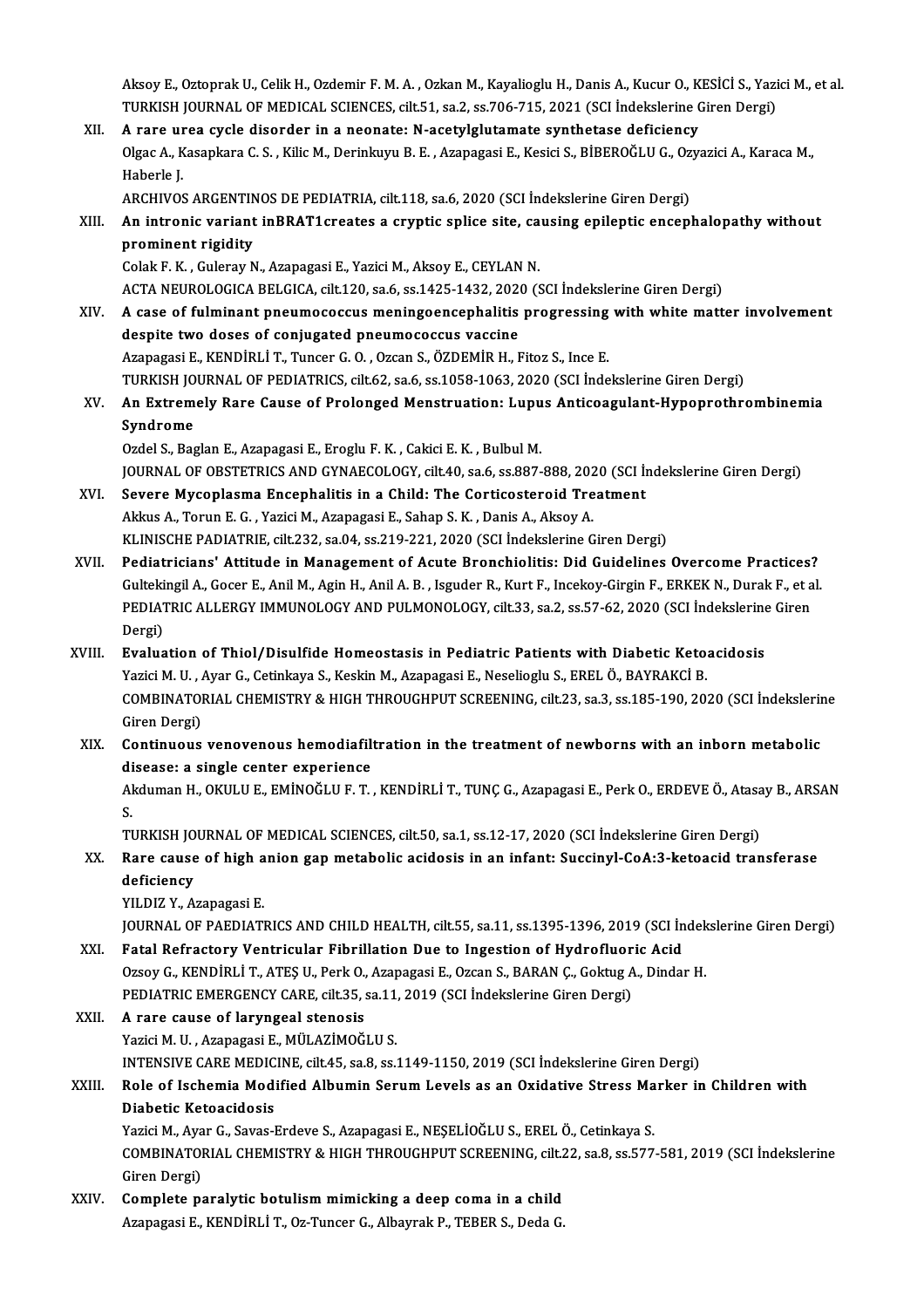TURKISH JOURNAL OF PEDIATRICS, cilt.59, sa.5, ss.581-585, 2017 (SCI İndekslerine Giren Dergi)<br>Aqute reversible qardiamyanathy and beart failure in a shild with aqute adranal spiejs

- TURKISH JOURNAL OF PEDIATRICS, cilt.59, sa.5, ss.581-585, 2017 (SCI İndekslerine Giren Dergi)<br>XXV. Acute reversible cardiomyopathy and heart failure in a child with acute adrenal crisis<br>Odel: C. KENDIBLLT, Kessey B. Azanaz TURKISH JOURNAL OF PEDIATRICS, cilt.59, sa.5, ss.581-585, 2017 (SCI İndekslerine<br>Acute reversible cardiomyopathy and heart failure in a child with acute a<br>Odek C., KENDİRLİ T., Kocaay P., Azapagasi E., UÇAR T., ŞIKLAR Z., Acute reversible cardiomyopathy and heart failure in a child with acute adrenal crisis<br>Odek C., KENDİRLİ T., Kocaay P., Azapagasi E., UÇAR T., ŞIKLAR Z., BERBEROĞLU M.<br>PAEDIATRICS AND INTERNATIONAL CHILD HEALTH, cilt.37, s
- Odek C., KENDİRLİ T., Kocaay P., Azapagasi E., UÇAR T., ŞIKLAR Z., BERBEROĞLU M.<br>PAEDIATRICS AND INTERNATIONAL CHILD HEALTH, cilt.37, sa.2, ss.148-151, 2017 (SCI İn<br>XXVI. Venlafaxine intoxication in an adolescent presentin PAEDIATRICS AND INTERNATIONAL CHILD HEALTH,<br>Venlafaxine intoxication in an adolescent prese<br>Eldem İ., Kendirli T., Azapağası E., Özdemir G., Yıldız Ç.<br>Turkish Journal Of Pediatrics ca 2016 (58), ss 200, 20 Venlafaxine intoxication in an adolescent presenting with severe lactic acidosis<br>Eldem İ., Kendirli T., Azapağası E., Özdemir G., Yıldız Ç.<br>Turkish Journal Of Pediatrics, sa.2016 (58), ss.200-202, 2016 (SCI Expanded İndeks Eldem İ., Kendirli T., Azapağası E., Özdemir G., Yıldız Ç.<br>Turkish Journal Of Pediatrics, sa.2016 (58), ss.200-202, 2016 (SCI Expanded İndekslerine Giren Dergi)<br>XXVII. Severe theophylline poisoning treated with continuous
- Turkish Journal Of Pediatrics, sa.2016 (58), ss.200-202, 2016 (SCI Expanded Indekslerine Gire<br>Severe theophylline poisoning treated with continuous venovenous hemodialysis in<br>Yaman A., KENDİRLİ T., Odek C., Azapagasi E., E Severe theophylline poisoning treated with continuous venovenous hemodialysis in a<br>Yaman A., KENDİRLİ T., Odek C., Azapagasi E., Erkol H., Piskin I. E. , Teber-Tiras S., Yalcinkaya F.<br>TURKISH JOURNAL OF PEDIATRICS, cilt.58 Yaman A., KENDİRLİ T., Odek C., Azapagasi E., Erkol H., Piskin I. E., Teber-Tiras S.,<br>TURKISH JOURNAL OF PEDIATRICS, cilt.58, sa.3, ss.297-300, 2016 (SCI İndeksleri<br>XXVIII. Serum concentrations of neuron-specific enolase i
- TURKISH JOURNAL OF PEDIATRICS, cilt.58, sa.3, ss.297-300, 2016 (SCI İndekslerine Giren Dergi)<br>Serum concentrations of neuron-specific enolase in pediatric migraine<br>Azapagasi E., Alehan F., Saygi S., Bayraktar N., Yazici A. TURKISH JOURNAL OF PEDIATRICS, cilt.54, sa.2, ss.150-155, 2012 (SCI İndekslerine Giren Dergi)

#### Diğer Dergilerde Yayınlanan Makaleler

- Iğer Dergilerde Yayınlanan Makaleler<br>I. Cocuk Yoğun Bakım Ünitesinde Akut Rabdomiyoliz: Etiyoloji, Klinik Özellikler, Tedavi ve Prognoz<br>AZARAĞASLE AKKAYA B. ONCUNER S. UYSAL YAZICLM, ÖZTÜRK Z 1 Dergiferae Taylinanan Makareler<br>Çocuk Yoğun Bakım Ünitesinde Akut Rabdomiyoliz: Etiyoloji, 1<br>AZAPAĞASI E., AKKAYA B., ONGUNER S., UYSAL YAZICI M., ÖZTÜRK Z.<br>Poğalar Tıp Bültəni silt 7, 22, 22, 116, 122, 2022 (Diğen Kurum Çocuk Yoğun Bakım Ünitesinde Akut Rabdomiyoliz: Etiyoloji, Klinik Özellikler,<br>AZAPAĞASI E., AKKAYA B., ONGUNER S., UYSAL YAZICI M., ÖZTÜRK Z.<br>Bağcılar Tıp Bülteni, cilt.7, sa.2, ss.116-123, 2022 (Diğer Kurumların Hakemli D AZAPAĞASI E., AKKAYA B., ONGUNER S., UYSAL YAZICI M., ÖZTÜRK Z.<br>Bağcılar Tıp Bülteni, cilt.7, sa.2, ss.116-123, 2022 (Diğer Kurumların Hakemli<br>II. Giant Right Atrial Myxoma with Fulminant Progression in an Infant<br>AZAPAĞASI Bağcılar Tıp Bülteni, cilt.7, sa.2, ss.116-123, 2022 (Diğer Kurumların Hakemli Dergileri)
- Journal of Pediatric Intensive Care, cilt.11, ss.77-81, 2022 (ESCI İndekslerine Giren Dergi) AZAPAĞASI E., UYSAL YAZICI M., ARI M. E. , TAŞAR M.<br>Journal of Pediatric Intensive Care, cilt.11, ss.77-81, 2022 (ESCI İndekslerine Giren Dergi)<br>III. Patients Admitted to the Pediatric Intensive Care Unit with Cadiogenic S
- Journal of Pediatric Intensive (<br>Patients Admitted to the Pe<br>and Long- Term Prognosis<br>AZAPAČASI E VESICI S AVVA Patients Admitted to the Pediatric Intensive Care Unit with Cadiogenic Shock: Etiology, T<br>and Long- Term Prognosis<br>AZAPAĞASI E., KESİCİ S., AKKAYA B., YOLDAŞ T., UYSAL YAZICI M., ÖZTÜRK Z., TAŞAR M., ÖRÜN U. A.<br>Türkiye Kli <mark>and Long- Term Prognosis</mark><br>AZAPAĞASI E., KESİCİ S., AKKAYA B., YOLDAŞ T., UYSAL YAZICI M., ÖZTÜRK Z., TAŞAR M., ÖRÜN U. A.<br>Türkiye Klinikleri Tip Bilimleri Dergisi, cilt.42, sa.2, ss.1-13, 2022 (Diğer Kurumların Hakemli De
- AZAPAĞASI E., KESİCİ S., AKKAYA B., YOLDAŞ T., UYSAL YAZICI M., ÖZTÜRK Z., TAŞAR M., ÖRÜN U. A.<br>Türkiye Klinikleri Tip Bilimleri Dergisi, cilt.42, sa.2, ss.1-13, 2022 (Diğer Kurumların Hakemli Dergileri)<br>IV. Evaluation of
- Türkiye Klinikleri Tip<br>Evaluation of Clini<br>Uremic Syndrome<br>CÜNCÖP T. KARAKA Evaluation of Clinical Features and Renal Replacement Therapy in Children with Typical Hemol:<br>Uremic Syndrome<br>GÜNGÖR T., KARAKAYA D., KARGIN ÇAKICI E., YAZILITAŞ F., UYSAL YAZICI M., ÇELİKKAYA E., AZAPAĞASI E.,<br>PÜLPÜL M

<mark>Uremic Sy</mark>ı<br>GÜNGÖR T.,<br>BÜLBÜL M.<br>Turkish Lev GÜNGÖR T., KARAKAYA D., KARGIN ÇAKICI E., YAZILITAŞ F., UYSAL YAZICI M., ÇELİKKAYA E., AZAPAĞASI<br>BÜLBÜL M.<br>Turkish Journal of Pediatric Disease, cilt.16, sa.2, ss.127-133, 2022 (Diğer Kurumların Hakemli Dergileri)<br>Kafa İsi

## BÜLBÜL M.<br>Turkish Journal of Pediatric Disease, cilt.16, sa.2, ss.127-133, 2022 (Diğer Kurumların Hakemli Dergileri)<br>V. Kafa İçi Basınç Artışı Sendromundan Beyin Ölümü ve Organ Donasyonuna Giden Bir Adölesan Olgu<br>Sunum Turkish Jo<br><mark>Kafa İçi</mark> I<br>Sunumu<br>TOPUN E Kafa İçi Basınç Artışı Sendromundan Beyin Ölümü ve Organ Donasy<br>Sunumu<br>TORUN E.G. , UYSAL YAZICI M., AZAPAĞASI E., ÖZDEMİR F. M. A. , CEYLAN N.<br>Turkish Journal of Pediatria Disease, silt 1 6, sə 1, sə 75, 79, 2022 (Dižen K Sunumu<br>TORUN E. G. , UYSAL YAZICI M., AZAPAĞASI E., ÖZDEMİR F. M. A. , CEYLAN N.<br>Turkish Journal of Pediatric Disease, cilt.16, sa.1, ss.75-78, 2022 (Diğer Kurumların Hakemli Dergileri)<br>Comparison of PFe BICU and Per BICU

TORUN E. G. , UYSAL YAZICI M., AZAPAĞASI E., ÖZDEMİR F. M. A. , CEYLAN N.<br>Turkish Journal of Pediatric Disease, cilt.16, sa.1, ss.75-78, 2022 (Diğer Kurumların Hakemli Dergileri)<br>VI. Comparison of pre-PICU and per-PICU int Turkish Journal of Pediatric Disease, cilt.16, sa.1, ss.75-78, 2022 (Diğer Kurumların Hal<br>Comparison of pre-PICU and per-PICU interventions, clinical features and ne<br>motor vehicle collision trauma and other mechanisms of t Comparison of pre-PICU and per-PICU interventions, clinical features and neurologic outcomes o<br>motor vehicle collision trauma and other mechanisms of trauma in children<br>ÖZCAN S., AKYÜZLÜER GÜNEŞ M. S. , HAVAN M., PERK O.,

motor vehicle collision<br>ÖZCAN S., AKYÜZLÜER GÜ<br>KAHILOĞULLARI G., et al.<br>Ulucal Trauma Va Asil Cer ÖZCAN S., AKYÜZLÜER GÜNEŞ M. S. , HAVAN M., PERK O., AZAPAĞASI E., GÜN E., BOTAN E., ERGÜN E., ATEŞ U.,<br>KAHILOĞULLARI G., et al.<br>Ulusal Travma Ve Acil Cerrahi Dergisi-Turkish Journal Of Trauma & Emergency Surgery, cilt.28, KAHILOĞULLARI G., et al.<br>Ulusal Travma Ve Acil Cerrahi Dergisi-Turkish Journal Of Trauma & Emergency Surgery, cilt.28, sa.4, ss.456-463,

2022 (Diğer Kurumların Hakemli Dergileri)

VII. Detrimental Results of COVID-19 Fear to Child Health<br>TORUN E. UYSAL YAZICI M. Detrimental Results of COVID-19 Fear to Child Health<br>TORUN E., UYSAL YAZICI M.<br>Journal of pediatric intensive care, cilt.10, sa.3, ss.197-201, 2021 (Diğer Kurumların Hakemli Dergileri)<br>A Case of Bulmonary Artory Sling Anom

## VIII. A Case of Pulmonary Artery Sling Anomaly with Tracheal Stenosis and Management of Difficult<br>Airway Journal<br><mark>A Case</mark><br>Airway<br>TOPUN I Airway<br>TORUN E. G. , UYSAL YAZICI M., AZAPAĞASI E., ÖRÜN U. A. , ÇINAR H. G. , KOÇ M.<br>Journal of Pediatric Intensive Care, cilt.10, sa.3, ss.235-239, 2021 (Diğer Kurumların Hakemli Dergileri)<br>Fanahanhital Zahirlarma Olgusu

TORUNE.G. ,UYSAL YAZICIM.,AZAPAĞASIE.,ÖRÜNU.A. ,ÇINARH.G. ,KOÇM.

IX. Fenobarbital Zehirlenme Olgusu: Önlenebilir Miydi?<br>TOMAR GÜNEYSU S., DERİNÖZ GÜLERYÜZ O., AZAPAĞASI E., UYSAL YAZICI M., ÇOLAK Ö., FİDANCI İ. Journal of Pediatric Intensive Care, cilt.10, sa.3, ss.235-239, 2021 (Diğer Kurumların Hakemli Dergil<br>F<mark>enobarbital Zehirlenme Olgusu: Önlenebilir Miydi?</mark><br>TOMAR GÜNEYSU S., DERİNÖZ GÜLERYÜZ O., AZAPAĞASI E., UYSAL YAZICI M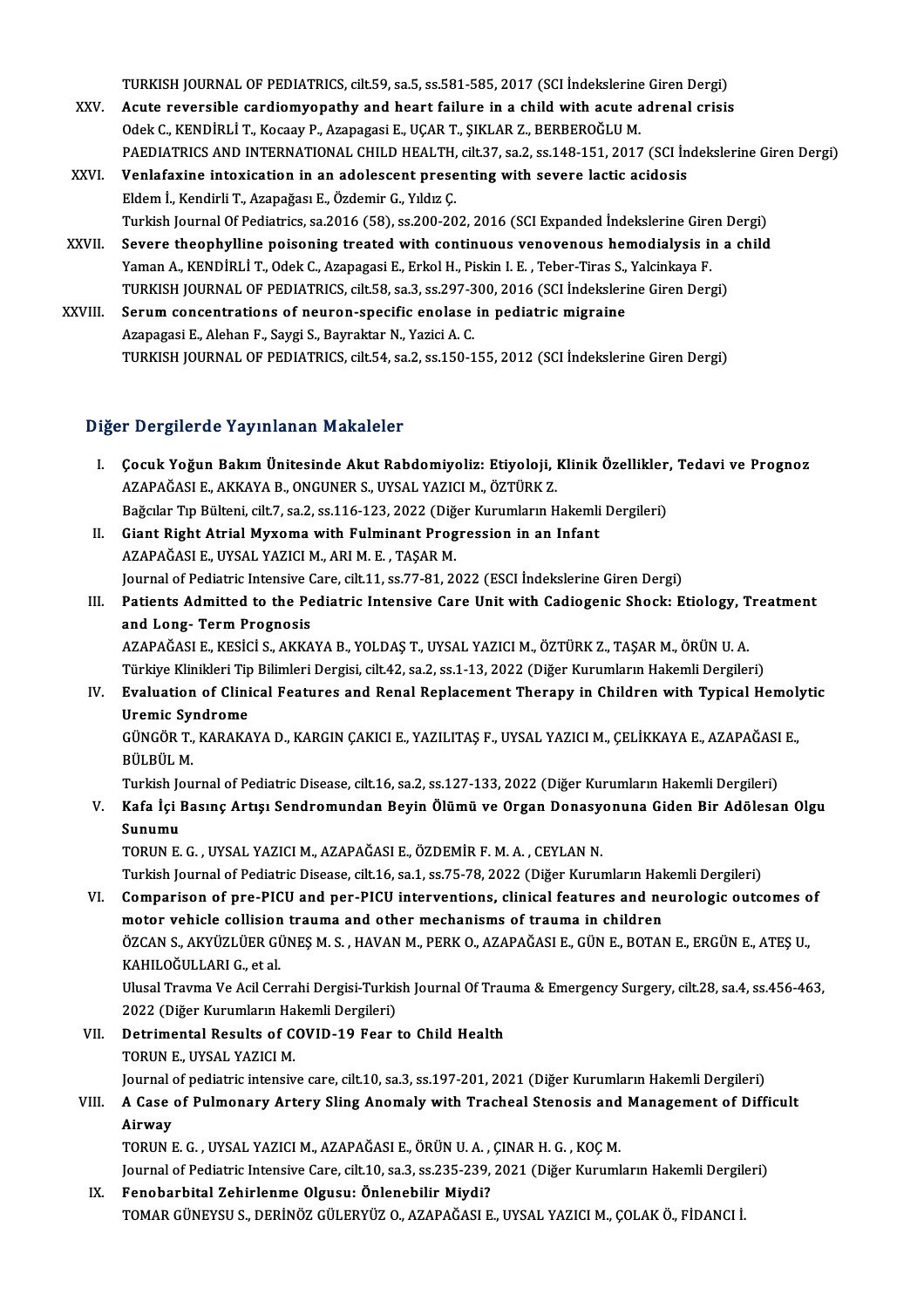ç<br>ÇOCUK ACİL TIP VE YOĞUN BAKIM DERGİSİ, 2021 (Diğer Kurumların Hakemli Dergileri)<br>Pesudamanas Asıyısinasa Sansis in a Praviausly Hasliby Infant with Subsytans

X. Pseudomonas Aeruginosa Sepsis in a Previously Healthy Infantwith Subcutaneous Nodules and COCUK ACİL TIP VE YOĞUN BA<br>Pseudomonas Aeruginosa<br>Mastoid Bone Destruction<br>AZAPAĞASLE ÖZEN UYSAL Pseudomonas Aeruginosa Sepsis in a Previously Healthy Infant with Subcutaneous<br>Mastoid Bone Destruction<br>AZAPAĞASI E., ÖZ F. N. , UYSAL YAZICI M., CEYLAN N. D. , OCAK E., TAŞCI YILDIZ Y., Aytekin C.<br>Journal of Bedistria Int Mastoid Bone Destruction<br>AZAPAĞASI E., ÖZ F. N. , UYSAL YAZICI M., CEYLAN N. D. , OCAK E., TAŞCI YILDIZ Y., Ayt<br>Journal of Pediatric Intensive Care, cilt.10, 2021 (Diğer Kurumların Hakemli Dergileri)<br>A Bare Cause of Bulmon

- Journal of Pediatric Intensive Care, cilt.10, 2021 (Diğer Kurumların Hakemli Dergileri)<br>XI. A Rare Cause of Pulmonary Embolism in Children: Use of Risperidone Journal of Pediatric Intensive Care, cilt.10, 2021 (Diğer Kurumla<br><mark>A Rare Cause of Pulmonary Embolism in Children: Use o</mark><br>AZAPAĞASI E., KENDİRLİ T., Koç Yekedüz M., ÇOBANOĞLU F. N.<br>Turkish Journal of Pediatris Emersengy an Turkish Journal of Pediatric Emergency and Intensive Care Medicine, cilt.7, sa.3, ss.132-135, 2020 (Diğer<br>Kurumların Hakemli Dergileri) AZAPAĞASI E., KENDİRLİ T., Ko<br>Turkish Journal of Pediatric Em<br>Kurumların Hakemli Dergileri)<br>Sublingual Atronine Sulfate
- XII. Sublingual Atropine Sulfate Use for Sialorrhea in Pediatric Patients Kurumların Hakemli Dergileri)<br>Sublingual Atropine Sulfate Use for Sialorrhea in Pediatric Patients<br>AZAPAĞASI E., KENDİRLİ T., PERK 0., KUTLUK M. G. , ÖZ TUNÇER G., TEBER S., ÇOBANOĞLU F. N.<br>Journal of pediatris intensive s Sublingual Atropine Sulfate Use for Sialorrhea in Pediatric Patients<br>AZAPAĞASI E., KENDİRLİ T., PERK O., KUTLUK M. G. , ÖZ TUNÇER G., TEBER S., ÇOBANOĞLU F. N<br>Journal of pediatric intensive care, cilt.9, sa.3, ss.196-200, AZAPAĞASI E., KENDİRLİ T., PERK O., KUTLUK M. G., ÖZ TUNÇER G., T<br>Journal of pediatric intensive care, cilt.9, sa.3, ss.196-200, 2020 (ESCI<br>XIII. Cocuk Yoğun Bakım Ünitesinde Kandidemi ve Risk Faktörleri<br>IIVSAL YAZICI M. A
- Journal of pediatric intensive care, cilt.9, sa.3, ss.196-200, 2020 (ESCI İndeksle<br>**Çocuk Yoğun Bakım Ünitesinde Kandidemi ve Risk Faktörleri**<br>UYSAL YAZICI M., AZAPAĞASI E., ÖZEL E., DONBALOĞLU F., KESİCİ S., ÖZ F. N.<br>OSMA Çocuk Yoğun Bakım Ünitesinde Kandidemi ve Risk Faktörleri<br>UYSAL YAZICI M., AZAPAĞASI E., ÖZEL E., DONBALOĞLU F., KESİCİ S., ÖZ F. N.<br>OSMANGAZİ JOURNAL OF MEDICINE, cilt.42, sa.3, ss.264-268, 2020 (Diğer Kurumların Hakemli UYSAL YAZICI M., AZAPAĞASI E., ÖZEL E., DONBALOĞLU F., KESİCİ S., ÖZ F.<br>OSMANGAZİ JOURNAL OF MEDICINE, cilt.42, sa.3, ss.264-268, 2020 (Diğer<br>XIV. Gocuk Kardiyojenik Şok Yönetimine Bir Olgu Üzerinden Yaklaşım

## OSMANGAZİ JOURNAL OF MEDICINE, cilt.42, sa.3, ss.264-268,<br>Çocuk Kardiyojenik Şok Yönetimine Bir Olgu Üzerinde<br>Ceylan D., Özçelik E., Azapagasi E., UYSAL YAZICI M., Yoldaş T.<br>Turkish Journal of Pediatris Emersonay and Inten XIV. Çocuk Kardiyojenik Şok Yönetimine Bir Olgu Üzerinden Yaklaşım<br>Ceylan D., Özçelik E., Azapagasi E., UYSAL YAZICI M., Yoldaş T.<br>Turkish Journal of Pediatric Emergency and Intensive Care Medicine, cilt.6, sa.3, ss.172-17 Ceylan D., Özçelik E., Azapagasi E., UYSAL YAZICI M., Yoldaş T. Turkish Journal of Pediatric Emergency and Intensive Care Medicine, cilt.6, sa.3, ss.172-174, 2019 (Diğer<br>Kurumların Hakemli Dergileri)<br>XV. Gocuk yoğun bakım ünitesinde akut hipoksi nedeniyle yatan hastaların yakın dönem n

- Kurumların Hakemli Dergileri)<br>Çocuk yoğun bakım ünitesinde akut hipoksi nedeniyle yatan hastaların yakın dönem<br>UYSAL YAZICI M., Özdemir F. M. , Öztoprak Ü., Azapagasi E., Ekşioğlu A. S. , AKSOY A., YÜKSEL D.<br>Turkich Journa Çocuk yoğun bakım ünitesinde akut hipoksi nedeniyle yatan hastaların yakın dönem ne<br>UYSAL YAZICI M., Özdemir F. M. , Öztoprak Ü., Azapagasi E., Ekşioğlu A. S. , AKSOY A., YÜKSEL D.<br>Turkish Journal Of Pediatrics, cilt.10, s UYSAL YAZICI M., Özdemir F. M. , Öztoprak Ü., Azapagasi E., Ekşioğlu A. S. , AKSOY A., YÜKSEL D.<br>Turkish Journal Of Pediatrics, cilt.10, sa.3, ss.364-368, 2019 (Diğer Kurumların Hakemli Dergileri)<br>XVI. 2018 Yılında Çocuk Y
- Turkish Journal Of Pediatrics, cilt.10, sa.3, ss.364-368, 2019 (Diğer Kurumların Hakemli Dergileri)<br>2018 Yılında Çocuk Yoğun Bakım Yatışı Gerektiren ve Viral Pnömoniye Bağlı Spontan |<br>Gelişen Olguların Değerlendirilmesi<br>Ce 2018 Yılında Çocuk Yoğun Bakım Yatışı Gerektire:<br>Gelişen Olguların Değerlendirilmesi<br>Ceylan D., Azapagasi E., UYSAL YAZICI M., ÖZGÜNER İ. F.<br>Journal of Bodiatric Infection silt 13.53.3.55.150.154.20 Gelişen Olguların Değerlendirilmesi<br>Ceylan D., Azapagasi E., UYSAL YAZICI M., ÖZGÜNER İ. F.<br>Journal of Pediatric Infection, cilt.13, sa.3, ss.150-154, 2019 (Diğer Kurumların Hakemli Dergileri)<br>İmmün Kompatan İnfantta Basud
- XVII. İmmün Kompetan İnfantta Pseudomonas Sepsisinin Nadir Bir Belirtisi: Subkütan Nodüller<br>UYSAL YAZICI M., Azapagasi E., Öz F. N. Journal of Pediatric Infection, cilt.13, sa<br>**İmmün Kompetan İnfantta Pseudo**l<br>UYSAL YAZICI M., Azapagasi E., Öz F. N.<br>Journal of Pediatria Infection, cilt.12, sa İmmün Kompetan İnfantta Pseudomonas Sepsisinin Nadir Bir Belirtisi: Subkütan Nodü<br>UYSAL YAZICI M., Azapagasi E., Öz F. N.<br>Journal of Pediatric Infection, cilt.12, sa.4, ss.174-175, 2018 (Diğer Kurumların Hakemli Dergileri)
- XVIII. Uncontrolled inflammation of the nervous system<br>YÜKSEL D., KARLI OĞUZ H. K. , AZAPAĞASI E., KESİCİ S., CAVDARLI B., KONUSKAN B., TOPALOĞLU H. A. Journal of Pediatric Infection, cilt.12, sa.4, ss.174-175, 2018 (Diğer Kurumların Hakemli Dergileri)<br><mark>Uncontrolled inflammation of the nervous system</mark><br>YÜKSEL D., KARLI OĞUZ H. K. , AZAPAĞASI E., KESİCİ S., ÇAVDARLI B., KON Neurology: Clinical Practice, cilt.8, sa.5, ss.18-20, 2018 (ESCI İndekslerine Giren Dergi)

### XIX. Staphylococcal Scalded Skin Syndrome A Case Report EMEKSİZ S.,KENDİRLİT.,PERKO.,AZAPAĞASIE.,ASARCIKLIF.,ERATT.,ÇİFTCİE.,YAVUZ L.G. Staphylococcal Scalded Skin Syndrome A Case Report<br>EMEKSİZ S., KENDİRLİ T., PERK O., AZAPAĞASI E., ASARCIKLI F., ERAT T., ÇİFTCİ E., YAVUZ L. G.<br>Turkish Journal of Pediatric Emergency and Intensive Care Medicine, cilt.3, s EMEKSİZ S., KENDİ<br>Turkish Journal of I<br>Hakemli Dergileri) Hakemli Dergileri)<br>Kitap & Kitap Bölümleri

Itap & Kitap Bölümleri<br>I. Sedasyon - Analjezi ve Kas Paralizisi<br>AZARAČASI E JIVSAL VAZICI M P & Tridip Botamior<br>Sedasyon - Analjezi ve Kas P<br>AZAPAĞASI E., UYSAL YAZICI M.<br>Dr. Sami Illus Podiatri Zülfikar A AZAPAĞASI E., UYSAL YAZICI M.<br>Dr. Sami Ulus Pediatri, Zülfikar Akelma, Editör, Nobel Tıp Kitabevi, Ankara, ss.834-838, 2021 AZAPAĞASI E., UYSAL YAZICI M.<br>Dr. Sami Ulus Pediatri, Zülfikar Akelma, Editör, Nobel Tıp Kitabevi, Ankara, ss.834-838, 2021<br>II. Pediatrik Akut Respiratuar Distres Sendromunda Yüksek Frekanslı Ossilatuar Ventilasyon ( Y

Dr. Sami Ulus<br><mark>Pediatrik Al</mark><br>Uygulaması<br>AZARAČASI I Pediatrik Akı<br>Uygulaması<br>AZAPAĞASI E.<br>PEDİATPİK MI Uygulaması<br>AZAPAĞASI E.<br>PEDİATRİK MEKANİK VENTİLASYON, Demet Demirkol, R. Dinçer Yıldızbaş, Editör, NOBEL TIP KİTABEVLERİ, AZAPAĞASI E.<br>PEDİATRİK MEKANİK VEN<br>Ankara, ss.684-692, 2021<br>Non İnvaziy Solunum D PEDİATRİK MEKANİK VENTİLASY<br>Ankara, ss.684-692, 2021<br>III. Non-İnvaziv Solunum Desteği<br>AZARAĞASI E UYSAL YAZICI M

Ankara, ss.684-692, 2021<br>Non-İnvaziv Solunum Desteğ<br>AZAPAĞASI E., UYSAL YAZICI M.<br>Dr Sami Illus Pedistri, ZÜLEİKAR AZAPAĞASI E., UYSAL YAZICI M.<br>Dr Sami Ulus Pediatri, ZÜLFİKAR AKELMA, Editör, NOBEL TIP KİTABEVLERİ, Ankara, ss.834-838, 2021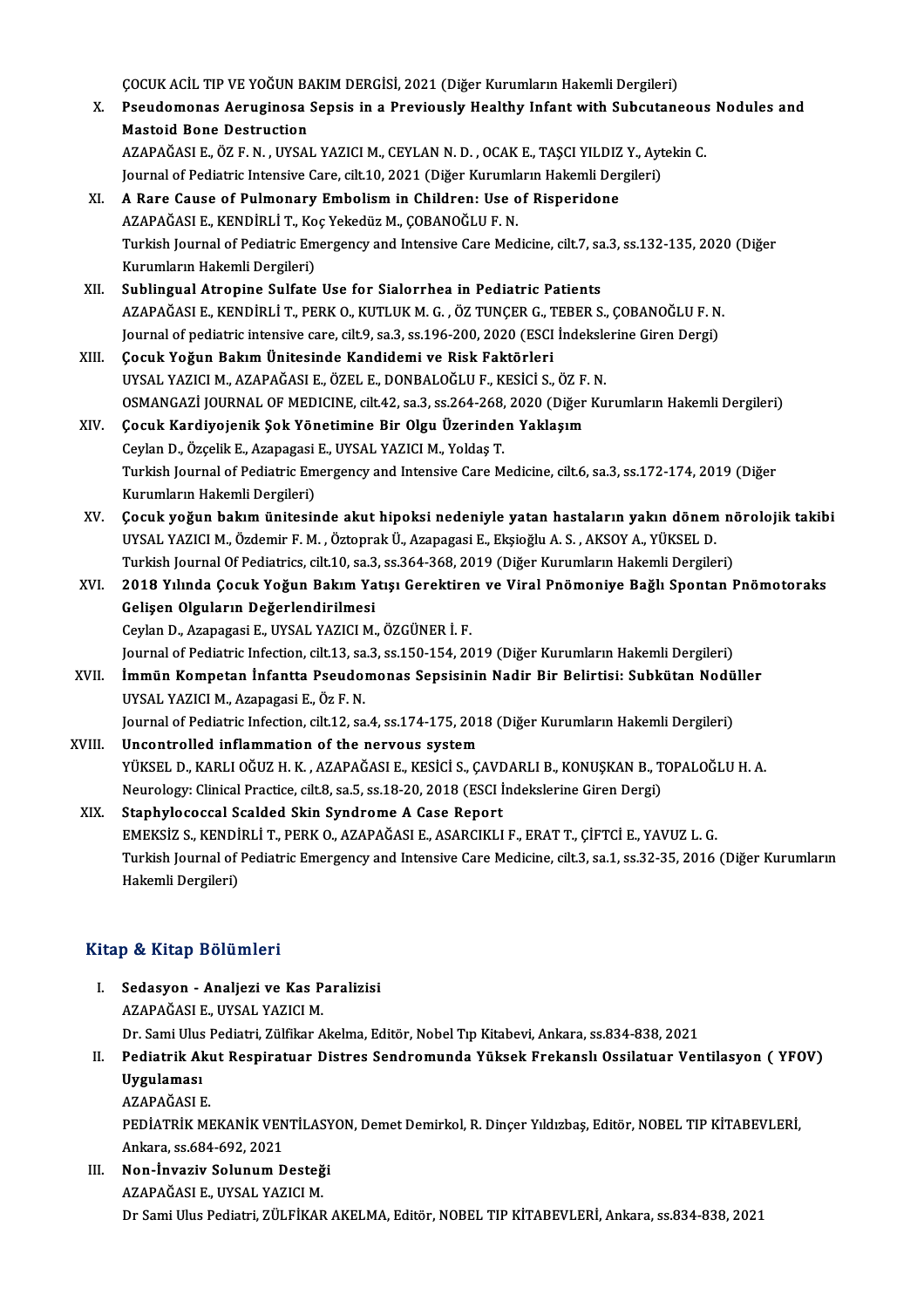# Hakemli Kongre / Sempozyum Bildiri Kitaplarında Yer Alan Yayınlar<br>Hakemli Kongre / Sempozyum Bildiri Kitaplarında Yer Alan Yayınlar

| Hakemli Kongre / Sempozyum Bildiri Kitaplarında Yer Alan Yayınlar |                                                                                                                                                                  |
|-------------------------------------------------------------------|------------------------------------------------------------------------------------------------------------------------------------------------------------------|
| L                                                                 | OLGULARLA ŞOK TİPLERİ ve ŞOK YÖNETİMİ                                                                                                                            |
|                                                                   | AZAPAĞASI E                                                                                                                                                      |
|                                                                   | Çocuk Acil Tıp ve Yoğun Bakım Sempozyumu, Ankara, Türkiye, 18 Mart 2022                                                                                          |
| П.                                                                | COVID-19 pandemisi öncesi ve pandemi döneminde çocuk yoğun bakım ünitelerine yatan diyabetik                                                                     |
|                                                                   | ketoasidoz hastalarının klinik ve laboratuvar özelliklerinin değerlendirilmesi                                                                                   |
|                                                                   | KIRAL E., KIREL B., HAVAN M., KESKİN M., KARAOĞLAN M., YILDIRIM A., KANĞIN M., TALAY M. N. , ÜRÜN T., ALTUĞ                                                      |
|                                                                   | Ü, et al.                                                                                                                                                        |
|                                                                   | 17. ULUSLARARASI KATILIMLI ÇOCUK ACİL VE YOĞUN BAKIM KONGRESİ, Antalya, Türkiye, 13 - 16 Ekim 2021,                                                              |
|                                                                   | ss 116-117                                                                                                                                                       |
| III.                                                              | Santral Sinir Sistemi Tutulumu Olan Hemolitik Üremik Sendrom Olgularında Çocuk Yoğun Bakım                                                                       |
|                                                                   | Deneyimleri<br>GÜNGÖR T., UYSAL YAZICI M., KARAKAYA D., AZAPAĞASI E., ÖZTÜRK Z.                                                                                  |
|                                                                   | 17. ULUSAL ÇOCUK ACİL TIP ve YOĞUN BAKIM KONGRESİ VE 13. ÇOCUK ACİL TIP ve YOĞUN BAKIM HEMŞİRELİĞİ                                                               |
|                                                                   | KONGRESİ, Antalya, Türkiye, 13 Ekim 2021, ss.123                                                                                                                 |
| IV.                                                               | AKUT NÖROLOJİK YAKINMALARLA BAŞVURAN 4 OLGU: KAYISI ÇEKİRDEĞİ YENİLMESİNE BAĞLI                                                                                  |
|                                                                   | SİYANÜR ZEHİRLENMESİ                                                                                                                                             |
|                                                                   | DONBALOĞLU Z., AZAPAĞASI E., KESİCİ S.                                                                                                                           |
|                                                                   | Sağlıklı Büyüyen Çocuk Kongresi, İzmir, Türkiye, 18 Aralık 2020, ss.168-169                                                                                      |
| V.                                                                | SEPSIS - INOTROPLAR ve ÖTESI                                                                                                                                     |
|                                                                   | AZAPAĞASI E                                                                                                                                                      |
|                                                                   | ÇOCUK ACİL TIP ve YOĞUN BAKIM SEMPOZYUMU, Ankara, Türkiye, 26 Ekim 2020                                                                                          |
| VI.                                                               | Karaciğer yetmezliği ile gelen parasetamol intoksikasyonu                                                                                                        |
|                                                                   | SARIGÜL B., ÖZTEK ÇELEBİ F. Z., KUNDAKÇI E., ŞAHİN G., UYSAL YAZICI M., AZAPAĞASI E., ŞENEL S.                                                                   |
|                                                                   | 5. Bahar Pediatri Günleri Kongresi, Mart 2020 Adana, Adana, Türkiye, 5 - 07 Mart 2020                                                                            |
| VII.                                                              | YOĞUNBAKIM YATIŞI GEREKTİREN ALTSOLUNUM YOLU ENFEKSİYONLARINDA SİGARA                                                                                            |
|                                                                   | MARUZİYETİNİN ÖNEMİ                                                                                                                                              |
|                                                                   | AZAPAĞASI E., TEKGÜÇ H., EMEKSİZ S., KESİCİ S.                                                                                                                   |
|                                                                   | 16. Çocuk Acil Tıp ve Yoğun Bakım Kongresi, Antalya, Türkiye, 2 - 05 Ekim 2019, ss.195-196                                                                       |
| VIII                                                              | Komplike Seyirli Streptococcus pneumoniae Menenjit Olguları                                                                                                      |
|                                                                   | GENİŞ C., UYSAL YAZICI M., AZAPAĞASI E., ÖZ F. N., KAYNAK ŞAHAP S., EMEKSİZ S., ÖZTOPRAK Ü.                                                                      |
| IX.                                                               | 16. Çocuk Acil Tıp ve Yoğun Bakım Kongresi, Antalya, Türkiye, 2 - 05 Ekim 2019<br>ÇOCUK YOĞUN BAKIM NİTESİNDE SEPSİS VE SEPTİK ŞOK TANISI İLE İZLENEN HASTALARDA |
|                                                                   | INTESTINAL VE NAZOFARINGEAL MIKROBIYOTA ANALIZI: INMACS-PICU ÇALIŞMASI                                                                                           |
|                                                                   | ASLAN K., BROCAL V. P., ŞEVKETOĞLU E., KIRAL E., UYSAL YAZICI M., AZAPAĞASI E., KENDİRLİ T., EMEKSİZ S.,                                                         |
|                                                                   | DURSUN O., YILDIZDAŞ R.D., et al.                                                                                                                                |
|                                                                   | 16. ÇOCUK ACİL TIP ve YOĞUN BAKIM KONGRESİ ve 12. ÇOCUK ACİL TIP ve YOĞUN BAKIM HEMŞİRELİĞİ                                                                      |
|                                                                   | KONGRESİ, Antalya, Türkiye, 02 Ekim 2019, ss 81-82                                                                                                               |
| X.                                                                | ÇOCUK YOĞUN BAKIM ÜNİTESİ'NDE AKUT HİPOKSİ NEDENİYLE YATAN HASTALARIN YAKIN DÖNEM                                                                                |
|                                                                   | NÖROLOJİK TAKİBİ                                                                                                                                                 |
|                                                                   | UYSAL YAZICI M., ÖZDEMİR F. M. A., ÖZTOPRAK Ü., AZAPAĞASI E., EKŞİOĞLU A. S., AKSOY A., YÜKSEL D.                                                                |
|                                                                   | 16. ÇOCUK ACİL TIP ve YOĞUN BAKIM KONGRESİ ve 12. ÇOCUK ACİL TIP ve YOĞUN BAKIM HEMŞİRELİĞİ                                                                      |
|                                                                   | KONGRESİ, Antalya, Türkiye, 02 Ekim 2019, ss.164-165                                                                                                             |
| XI.                                                               | TÜRKİYE'DE ÇOCUK ACİL VE YOĞUN BAKIM HİZMETİ VEREN KLİNİKLERDE ALIŞAN SAĞLIK                                                                                     |
|                                                                   | ÇALIŞANLARININ DEFİBRİLASYON/KARDİYOVERSİYON UYGULAMALARI HAKKINDAKİ BİLGİ                                                                                       |
|                                                                   | DÜZEYLERİ VE FARKINDALIĞI                                                                                                                                        |
|                                                                   | DERİNÖZ GÜLERYÜZ O., KALKAN G., UYSAL YAZICI M., AZAPAĞASI E., AŞILIOĞLU YENER N., ÜDÜRGÜCÜ M.,                                                                  |
|                                                                   | KARACAN C., AKÇA H., ONGUN E. A., SARAÇ SANDAL Ö., et al.                                                                                                        |
|                                                                   | 16. ÇOCUK ACİL TIP ve YOĞUN BAKIM KONGRESİ ve 12. ÇOCUK ACİL TIP ve YOĞUN BAKIM HEMŞİRELİĞİ<br>VONCDESI Antolica Türkiye 02 Elim 2010. ss 197 100                |
|                                                                   |                                                                                                                                                                  |

KONGRESİ,Antalya,Türkiye,02Ekim2019, ss.187-190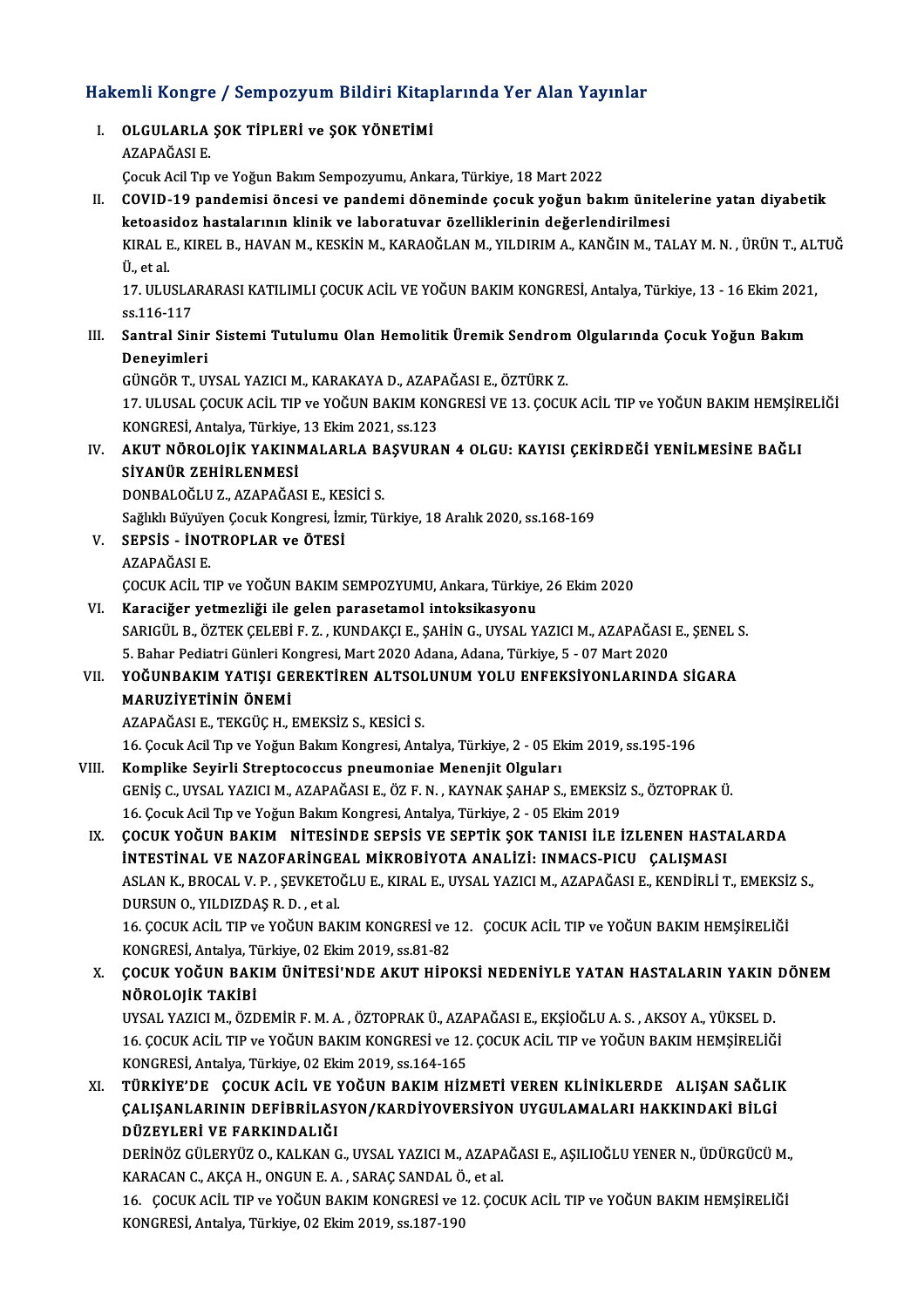| XII.   | DİYABETİK KETOASİDOZ ATAĞIYLA ÇOCUK YOĞUN BAKIMA YATIRILAN ÇOCUK VE ADOLESANLARDA<br>OKSIDATIF STRES BELIRTECI OLARAK ISKEMI MODIFIYE ALBUMIN (IMA) DÜZEYININ<br>DEĞERLENDİRİLMESİ |
|--------|------------------------------------------------------------------------------------------------------------------------------------------------------------------------------------|
|        | UYSAL YAZICI M., SAVAŞ ERDEVE Ş., AZAPAĞASI E., NEŞELİOĞLU S., EREL Ö., ÇETİNKAYA S.                                                                                               |
|        | 16. ÇOCUK ACİL TIP ve YOĞUN BAKIM KONGRESİ ve 12. ÇOCUK ACİL TIP ve YOĞUN BAKIM HEMŞİRELİĞİ                                                                                        |
|        | KONGRESİ, Antalya, Türkiye, 02 Ekim 1980, ss.115-116                                                                                                                               |
| XIII.  | The Effect of Breastfeeding on Length of Pediatric Intensive Care Unit Stay and Clinical Outcome of                                                                                |
|        | Children Aged in Between 1 months to 2 years                                                                                                                                       |
|        | UYSAL YAZICI M., AZAPAĞASI E.                                                                                                                                                      |
|        | 1. Uluslarası Emzirme Gerçeği Kongresi, Ankara, Türkiye, 01 Ekim 2019, ss 51-52                                                                                                    |
| XIV.   | Diyabetik Otonom Nöropati Ani Kardiyak Arrest Nedeni Olabilir mi?                                                                                                                  |
|        | ÖZGÜR S., YOLDAŞ T., AZAPAĞASI E., ARI M. E., ÖRÜN U. A., KAYA ÇELEBİ S., BEYAZAL M., SAYICI İ. U.,                                                                                |
|        | <b>KARADEMİR S.</b><br>18. Türk Pediyatrik Kardiyoloji ve Kalp Cerrahisi Kongresi, Antalya, Türkiye, 11 Nisan 2019                                                                 |
| XV.    | İmmun kompetan üç infantta Pseudomonas sepsisinin nadir bir belirtisi: Subkutan nodüller                                                                                           |
|        | ÖZ F. N., KAMAN A., YAŞAR DURMUŞ S., AZAPAĞASI E., UYSAL YAZICI M., AYDIN TEKE T., TANIR G.                                                                                        |
|        | 12. Ulusal Çocuk Enfeksiyon Hastalıkları ve Bağışıklama Kongresi, Antalya, Türkiye, 27 - 31 Mart 2019                                                                              |
| XVI.   | YÜKSEK AKIŞLI NAZAL KANÜLÜN (HFNC) EKSTÜBASYON BAŞARISI ÜZERİNE ETKİSİ                                                                                                             |
|        | UYSAL YAZICI M., AZAPAĞASI E.                                                                                                                                                      |
|        | Patent Duktus Arteriozus (PDA) Multidisipliner Yaklaşım Sempozyumu, Ankara, Türkiye, 13 Mart 2019                                                                                  |
| XVII.  | Çocuk Yoğun Bakım Ünitesi'ne Yatan Göçmen Hastaların Değerlendirilmesi                                                                                                             |
|        | UYSAL YAZICI M., AZAPAĞASI E.                                                                                                                                                      |
|        | 3. Başkent Pediatri Günleri, Ankara, Türkiye, 08 Mart 2019, ss.8                                                                                                                   |
| XVIII. | 3. BASAMAK ÇOCUK YOĞUN BAKIM ÜNITESINE YATAN 652 HASTANIN DEĞERLENDIRILMESI VE                                                                                                     |
|        | SONUÇLARI<br>UYSAL YAZICI M., AZAPAĞASI E.                                                                                                                                         |
|        | International Hippocrates Congress on Medical and Health Sciences, Ankara, Türkiye, 01 Mart 2019, ss.189                                                                           |
| XIX.   | Kardiyojenik şok nadir nedeni: ALCAPA sendromu                                                                                                                                     |
|        | UYSAL YAZICI M., AZAPAĞASI E., TAŞAR M., TAK S.                                                                                                                                    |
|        | 15. Çocuk Acil Tıp ve Yoğun Bakım Kongresi, Türkiye, 18 Ekim 2018                                                                                                                  |
| XX.    | Çocuklarda Yüksek Akım Nazal Kanül Oksijen Tedavisine Yanıtsızlığı Belirleyen Faktörler: Prospektif                                                                                |
|        | Çok Merkezli Çalışma                                                                                                                                                               |
|        | ER A., DUMAN M., SAZ E. U. , YILMAZ H. L. , BESLİ G. E. , YILDIZDAŞ R. D. , KÖROĞLU T. F. , ERKEK N., AZAPAĞASI E.,                                                                |
|        | APA H., et al.                                                                                                                                                                     |
|        | 15.Çocuk Acil Tıp ve Yoğun Bakım Kongresi, Bodrum, Türkiye, 18 - 20 Ekim 2018                                                                                                      |
| XXI.   | Kalp Nakli yapılan Çocuklarda Yoğun Bakım Deneyimlerimiz                                                                                                                           |
|        | ÖZCAN S., KENDİRLİ T., HAVAN M., AZAPAĞASI E., PERK O., DOĞAN M. T. , ÇAKICI M., ÖZÇINAR E., UÇAR T., TUTAR                                                                        |
|        | H.E., et al.                                                                                                                                                                       |
| XXII.  | 15. ÇOCUK ACİL TIP ve YOĞUN BAKIM KONGRESİ, MUĞLA/ BODRUM, Türkiye, 18 Ekim 2018, ss.114<br>TÜRKİYEDEKİ PEDİATRİSTLERİN AKUT BRONŞİOLİTE YAKLAŞIMI                                 |
|        | GÜLTEKİNGİL A., GÖÇER E., ANIL M., AĞIN H., ANIL A. B., İŞGÜDER R., KURT F., İNCEKÖY GİRGİN F., ERKEK N.,                                                                          |
|        | DURAK F, et al.                                                                                                                                                                    |
|        | 15. OCUK ACİL TIP ve YOĞUN BAKIM KONGRESİ, MUĞLA/ BODRUM, Türkiye, 18 Ekim 2018, ss.96                                                                                             |
| XXIII. | A case of NAGS deficiency: A rare form of urea cycle disorder.                                                                                                                     |
|        | OLGAÇ KILIÇKAYA M. A. B. , KASAPKARA Ç. S. , KILIÇ M., KESİCİ S., AZAPAĞASI E., ÖKTEM A., ÖZYAZICI A.,                                                                             |
|        | HAEBERLE J., KARACA M.                                                                                                                                                             |
|        | SSIEM Annual Symposium, ATİNA, Yunanistan, 04 Eylül 2018                                                                                                                           |
| XXIV.  | Şiddetli sepsis kliniğiyle başvuran bir adenoviral pnömoni olgusu                                                                                                                  |
|        | YAŞAR DURMUŞ S., KESİCİ S., AZAPAĞASI E., AYDIN TEKE T., ÖZ F. N., KAMAN A., KAŞ G., TANIR G.                                                                                      |
| VVV    | 11. Ulusal Çocuk Enfeksiyon Hastalıkları Kongresi, Antalya, Türkiye, 04 Nisan 2018<br>Can Din Vuldalri ECMO Danarrimlanimin                                                        |
|        |                                                                                                                                                                                    |

XXV. Son Bir Yıldaki ECMO Deneyimlerimiz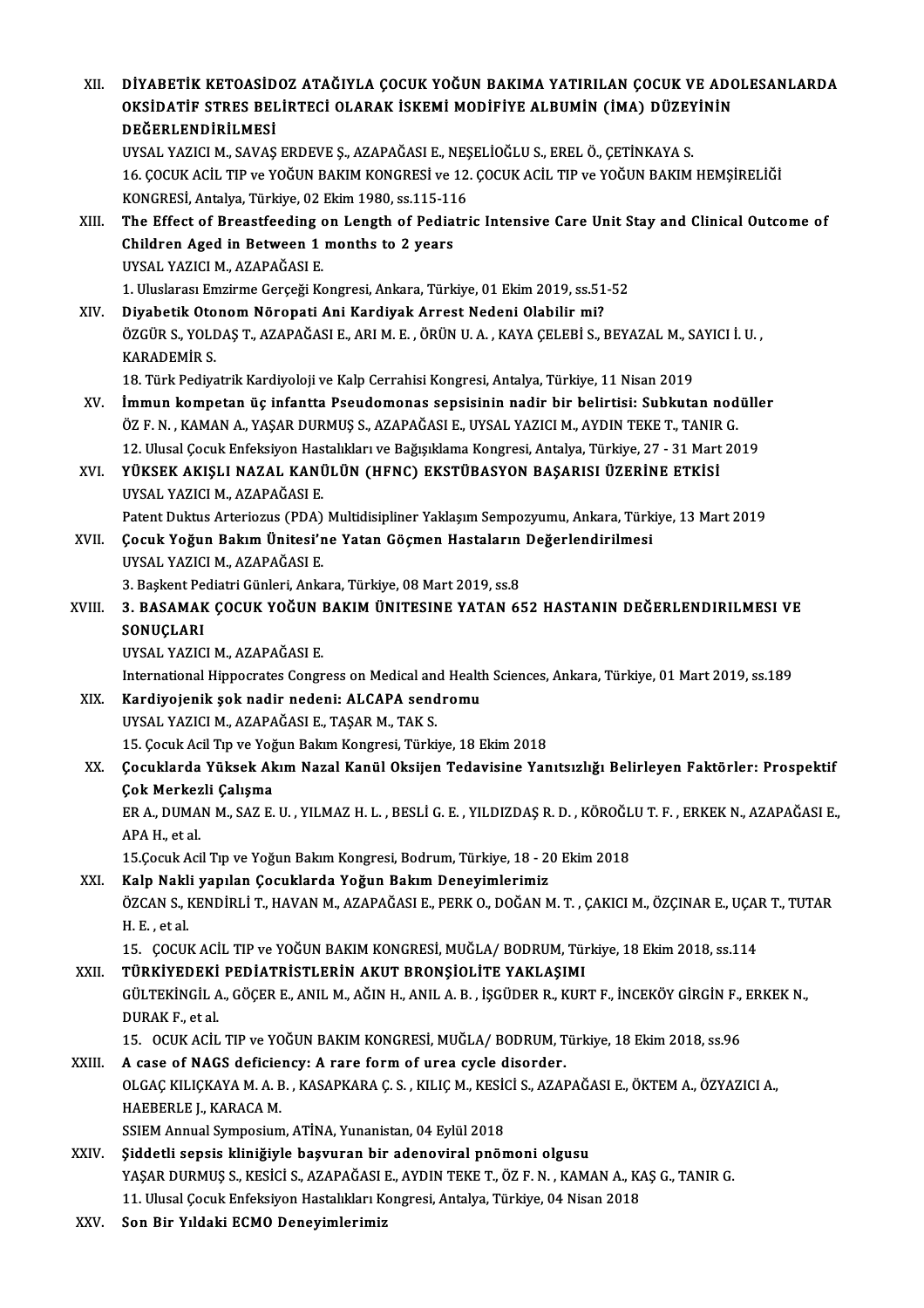KENDİRLİ T., DİLER E., AZAPAĞASI E., PERK O., ÖZSOY G., ÖZCAN S., HAVAN M., DOĞAN M. T. , ÖZÇINAR E., ÇAKICI<br>Mastal KENDIR<br>M., et al.<br>III USLA KENDİRLİ T., DİLER E., AZAPAĞASI E., PERK O., ÖZSOY G., ÖZCAN S., HAVAN M., DOĞAN M. T. , ÖZÇINAR E., ÇAK<br>M., et al<br>ULUSLARARASI KATILIMLI 14. ÇOCUK ACİL TIP ve YOĞUN BAKIM KONGRESİ, Adana, Türkiye, 18 Ekim 2017,<br>22.373.

M., et al.<br>ULUSLARARASI KATILIMLI 14. ÇOCUK ACİL TIP ve YOĞUN BAKIM KONGRESİ, Adana, Türkiye, 18 Ekim 2017,<br>ss.372-373 ULUSLARARASI KATILIMLI 14. ÇOCUK ACİL TIP ve YOĞUN BAKIM KONGRESİ, Adana, Türkiye, 18 Ekim 2017,<br>ss.372-373<br>XXVI. ECMO(Ekstrakorporeal membran oksijenizasyonu) ile takip edilen kritik ocuk hastalarda Akut b<br>brok hasarı Sür

## ss.372-373<br>ECMO(Ekstrakorporeal membran oksijenizasyonu) ile takip edilen kriti<br>brek hasarı,Sürekli renal replasman tedavisi sıklığı ve sonu lara etkisi<br>ÖZCAN S. KENDİRLİ T. AZARAČASLE, RERK O. ÖZSOV C. MURT R. ÖZCINAR E ECMO(Ekstrakorporeal membran oksijenizasyonu) ile takip edilen kritikµ ocuk hastalarda<br>brek hasarı,Sürekli renal replasman tedavisi sıklığı ve sonuµlara etkisi<br>ÖZCAN S., KENDİRLİ T., AZAPAĞASI E., PERK O., ÖZSOY G., MURT B

brek hasarı,Sürekli renal replasman tedavisi sıklığı ve sonu lara etkisi<br>ÖZCAN S., KENDİRLİ T., AZAPAĞASI E., PERK O., ÖZSOY G., MURT B., ÖZÇINAR E., ÇAKICI M., AKAR A. R.<br>ULUSLARARASI KATILIMLI 14. OCUK ACİL TIP ve YOĞ ÖZCAN S., K<br>ULUSLARAF<br>ss.355-356<br>Pediatric e ULUSLARARASI KATILIMLI 14. OCUK ACIL TIP ve YOĞUN BAKIM KONGRESİ, Adana, Türkiye, 18 Ekim 2017,<br>ss.355-356<br>XXVII. Pediatric extracorporeal cardiopulmonary resuscitation experiences of a pediatric intensive care<br>.....

## ss.35<br>Pedi<br>üzse: Pediatric extracorporeal cardiopulmonary resuscitation experiences of a pediatric intensive care<br>unit<br>özsoy g., KENDİRLİ T., AZAPAĞASI E., perk o., gadirova ü., UÇAR T., ÖZÇAKAR Z. B. , ÇAKICI M., baran c., DURDU M.<br>S. et

unit<br>özsoy g., KENDİRLİ T., AZAPAĞASI E., perk o., gadirova ü., UÇAR T., ÖZÇAKAR Z. B. , ÇAKICI M., baran c., DURDU M.<br>S. , et al. özsoy g., KENDİRLİ T., AZAPAĞASI E., perk o., gadirova ü., UÇAR T., ÖZÇAKAR Z. B. , ÇAKICI M., baran c., DURDU M<br>S. , et al.<br>37th International Symposium on Intensive Care and Emergency Medicine, BRÜKSEL, Belçika, 21 - 24

S., et a<br>37th Ir<br>cilt.21<br>Dis ab 37th International Symposium on Intensive Care and Emergency Medicine, BRÜKSE<br>cilt.21<br>XXVIII. Diş absesi sonrası gelişen desenden mediastinit ve akciğer absesi olgusu<br>ERAT T VAHSI A TURAL KARA T METİN AKÇANÖ AZARAĞASI E PE

cilt.21<br>Diş absesi sonrası gelişen desenden mediastinit ve akciğer absesi olgusu<br>ERAT T., YAHŞİ A., TURAL KARA T., METİN AKCAN Ö., AZAPAĞASI E., PERK O., KENDİRLİ T., FİTOZ Ö. S. , GÖLLÜ<br>RAHADIR G. ÖZDEMİR H. etel Diş absesi sonrası gelişen d<br>ERAT T., YAHŞİ A., TURAL KARA<br>BAHADIR G., ÖZDEMİR H., et al.<br>2. Türk Bedistri Kurumu Gana B ERAT T., YAHŞİ A., TURAL KARA T., METİN AKCAN Ö., AZAPAĞASI E., PERK O., KENDİRLİ T., FİTOZ Ö. S. , GÖLLÜ<br>BAHADIR G., ÖZDEMİR H., et al.<br>2. Türk Pediatri Kurumu Genç Pediatristler Kongresi& Pratikte Güncellemeler Sempozyum

BAHA<br>2. Tür<br>2016<br>Canti 2. Türk Pediatri Kurumu Genç Pediatristler Kongresi& Pratikte Güncellemeler Sempozyumu, Türkiye, 2 - 04 Ar<br>2016<br>XXIX. Continous venovenous haemodiafiltration in the management of neonates with inborn errors of<br>matabelism:

## 2016<br>XXIX. Continous venovenous haemodiafiltration in the management of neonates with inborn errors of<br>metabolism: single center experience Continous venovenous haemodiafiltration in the management of neonates with inborn errors of<br>metabolism: single center experience<br>AKDUMAN H., ATASAY F. B. , ERDEVE Ö., EMİNOĞLU F. T. , TUNÇ G., AZAPAĞASI E., PERK O., ABBASO

metabolism: singl<br>AKDUMAN H., ATAS<br>M., YAMAN A., et al.<br>The 6th Congress e AKDUMAN H., ATASAY F. B. , ERDEVE Ö., EMİNOĞLU F. T. , TUNÇ G., AZAPAĞASI E., PERK O., ABBASOĞLU A., ÇE<br>M., YAMAN A., et al.<br>The 6th Congress of the European Academy of Paediatric Societies, 21 - 25 Ekim 2016, cilt.175, ss

M., YAMAN A., et al.<br>The 6th Congress of the European Academy of Paediatric Societies, 21 - 25 Ekim 2016, cilt.175, ss.1788-1789<br>XXX. Çocuklarda Ektrakorpereal Kardiyopulmoner Resusitasyon (ECPR) Deneyimlerimiz

## GADİROVA Ü., KENDİRLİ T., AZAPAĞASI E., PERK O., EYİLETEN Z., ÖZÇINAR E., ÇAKICI M., BARAN Ç., DURDU M. S. ,<br>ÖZSOY G., et al Çocuklarda Ektrakorpereal Kardiyopulmoner Resusitasyon (ECPR) Deneyimlerimiz GADİROVA Ü., KENDİRLİ T., AZAPAĞASI E., PERK O., EYİLETEN Z., ÖZÇINAR E., ÇAKICI M., BARAN Ç., DURDU M. S. ,<br>ÖZSOY G., et al.<br>Uluslararası Katılımlı XIII. Çocuk Acil Tıp ve Yoğun Bakım, IX. Çocuk Acil Tıp ve Yoğun Bakım He

ÖZSOY G., et al.<br>Uluslararası Katılımlı XIII. Çocuk Acil Tı<sub>l</sub><br>İzmir, Türkiye, 5 - 08 Ekim 2016, ss.27<br>Cosuk Yožun Bakımda Sansis Node Uluslararası Katılımlı XIII. Çocuk Acil Tıp ve Yoğun Bakım, IX. Çocuk Acil Tıp ve Yoğun Bakım Hem<br>İzmir, Türkiye, 5 - 08 Ekim 2016, ss.27<br>XXXI. Gocuk Yoğun Bakımda Sepsis Nedeniyle İzlenen Hastaların Epidemiyolojik Özellik

## İzmir, Türkiye, 5 - 08 Ekim 2016, ss.27<br>Çocuk Yoğun Bakımda Sepsis Nedeniyle İzlenen Hastaların Epidemiyolojik Özellil<br>AMETOĞLU S., KENDİRLİ T., AZAPAĞASI E., ÖDEK Ç., YAMAN A., ÇİFTÇİ E., AYSEV D., İNCE E.<br>Uluslararası Ka Çocuk Yoğun Bakımda Sepsis Nedeniyle İzlenen Hastaların Epidemiyolojik Özellikleri<br>AMETOĞLU S., KENDİRLİ T., AZAPAĞASI E., ÖDEK Ç., YAMAN A., ÇİFTÇİ E., AYSEV D., İNCE E.<br>Uluslararası Katılımlı XIII. Çocuk Acil Tıp ve Yoğu AMETOĞLU S., KENDİRLİ T., AZAPAĞASI E.<br>Uluslararası Katılımlı XIII. Çocuk Acil Tıp ve<br>Antalya, Türkiye, 5 - 08 Ekim 2016, ss.113<br>Çosuk Yoğun Bakım Ünitemirde Hyrul Uluslararası Katılımlı XIII. Çocuk Acil Tıp ve Yoğun Bakım, IX. Çocuk Acil Tıp ve Yoğun Bakım Hemşireliği Kongres<br>Antalya, Türkiye, 5 - 08 Ekim 2016, ss.113<br>XXXII. Çocuk Yoğun Bakım Ünitemizde Uyguladığımız Ekstrakorpo

Antalya, Türkiye, 5 - 08 Ekim 2016, ss.113<br>Çocuk Yoğun Bakım Ünitemizde Uyguladığımız Ekstrakorporeal Membran Oksijenizasyonu (ECMO)<br>Deneyimlerimiz Çocuk Yoğun Bakım Ünitemizde Uyguladığımız Ekstrakorporeal Membran Oksijenizasyonu (ECMO)<br>Deneyimlerimiz<br>DEMİR M., KENDİRLİ T., DİLER E., PERK O., ÖZÇINAR E., AZAPAĞASI E., BARAN Ç., ÇAKICI M., RAMOĞLU M., HAVAN<br>Mastal

Deneyii<br>DEMİR M.,<br>M., et al. DEMİR M., KENDİRLİ T., DİLER E., PERK O., ÖZÇINAR E., AZAPAĞASI E., BARAN Ç., ÇAKICI M., RAMOĞLU M., HAVAN<br>M., et al.<br>Uluslararası Katılımlı XIII. Çocuk Acil Tıp ve Yoğun Bakım, IX. Çocuk Acil Tıp ve Yoğun Bakım Hemşireliğ

M., et al.<br>Uluslararası Katılımlı XIII. Çocuk Acil Tıp ve Yoğun Bakım, IX. Çocuk Acil Tıp ve Yoğun Bakım Hemşireliği Kongresi,<br>İzmir, Türkiye, 05 Ekim 2016, ss.27

### XXXIII. Çakmak Gazı İnhalasyonu Nedeniyle İzlenen İki Olgu İzmir, Türkiye, 05 Ekim 2016, ss.27<br>Çakmak Gazı İnhalasyonu Nedeniyle İzlenen İki Olgu<br>HAZNEDAR P., KENDİRLİ T., AZAPAĞASI E., ÖDEK Ç., YAMAN A.<br>Hluslararesi Katılımlı YIII. Cesuk Asil Tın ve Yoğun Balam IV. Ce Çakmak Gazı İnhalasyonu Nedeniyle İzlenen İki Olgu<br>HAZNEDAR P., KENDİRLİ T., AZAPAĞASI E., ÖDEK Ç., YAMAN A.<br>Uluslararası Katılımlı XIII. Çocuk Acil Tıp ve Yoğun Bakım, IX. Çocuk Acil Tıp ve Yoğun Bakım Hemşireliği Kongres HAZNEDAR P., KENDİRLİ T., AZAPAĞASI E.<br>Uluslararası Katılımlı XIII. Çocuk Acil Tıp ve<br>Antalya, Türkiye, 5 - 08 Ekim 2016, ss.100<br>Matabalik Hastalıklı Yanidağanlarda k Uluslararası Katılımlı XIII. Çocuk Acil Tıp ve Yoğun Bakım, IX. Çocuk Acil Tıp ve Yoğun B<br>Antalya, Türkiye, 5 - 08 Ekim 2016, ss.100<br>XXXIV. Metabolik Hastalıklı Yenidoğanlarda Hemodiyafiltrasyonun Yeri: Olgu Serisi

## Antalya, Türkiye, 5 - 08 Ekim 2016, ss.100<br>Metabolik Hastalıklı Yenidoğanlarda Hemodiyafiltrasyonun Yeri: Olgu Serisi<br>AKDUMAN H., ATASAY F. B. , ERDEVE Ö., EMİNOĞLU F. T. , TUNÇ G., AZAPAĞASI E., PERK O., ABBASOĞLU A., ÇEL Metabolik Hastalıklı Yenidoğanlarda Hemodiyafiltrasyonun Yeri: Olgu Serisi<br>AKDUMAN H., ATASAY F. B. , ERDEVE Ö., EMİNOĞLU F. T. , TUNÇ G., AZAPAĞASI E., PER<br>M., YAMAN A., et al. AKDUMAN H., ATASAY F. B. , ERDEVE Ö., EMİNOĞLU F. T. , TU<br>M., YAMAN A., et al.<br>24. Ulusal Neonatoloji Kongresi, Türkiye, 17 - 20 Nisan 2016<br>Cosuk Yoğun Bokun Ünitemizde Terenötik Blesme Değ

24. Ulusal Neonatoloji Kongresi, Türkiye, 17 - 20 Nisan 2016

## XXXV. Çocuk Yoğun Bakım Ünitemizde Terapötik Plasma Değişimi<br>YAMAN A., KENDİRLİ T., ÖDEK Ç., AZAPAĞASI E., İNCE E. Uluslararası Katılımlı XII. Ulusal Çocuk Acil Tıp ve Yoğun Bakım Kongresi, VIII. Ulusal Çocuk Acil Tıp ve Yoğun Bakım